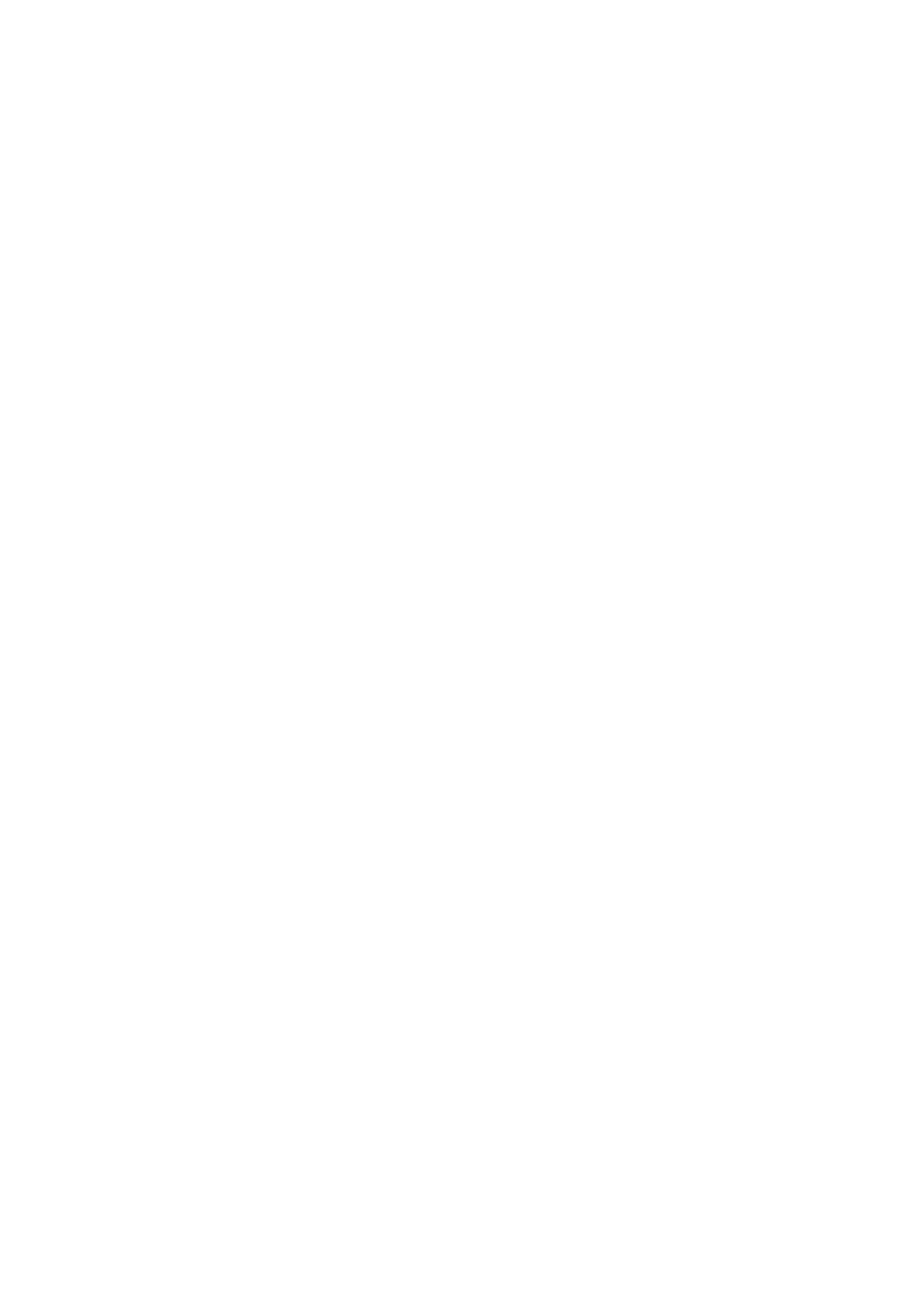# **Foreword**

This booklet contains the Chief Examiner's/Principal Moderator's Report for CCEA's General Certificate of Secondary Education (GCSE) in Music from the Summer Series 2012.

CCEA's examining teams produce these detailed reports outlining the performance of candidates in all aspects of the qualification in this series. These reports allow the examining team an opportunity to promote best practice and offer helpful hints whilst also presenting a forum to highlight any areas for improvement.

CCEA hopes that the Chief Examiner/Principal Moderator Reports will be viewed as a helpful and constructive medium to further support teachers and the learning process.

This report forms part of the suite of support materials for the specification. Further materials are available from the specification's microsite on our website at www.ccea.org.uk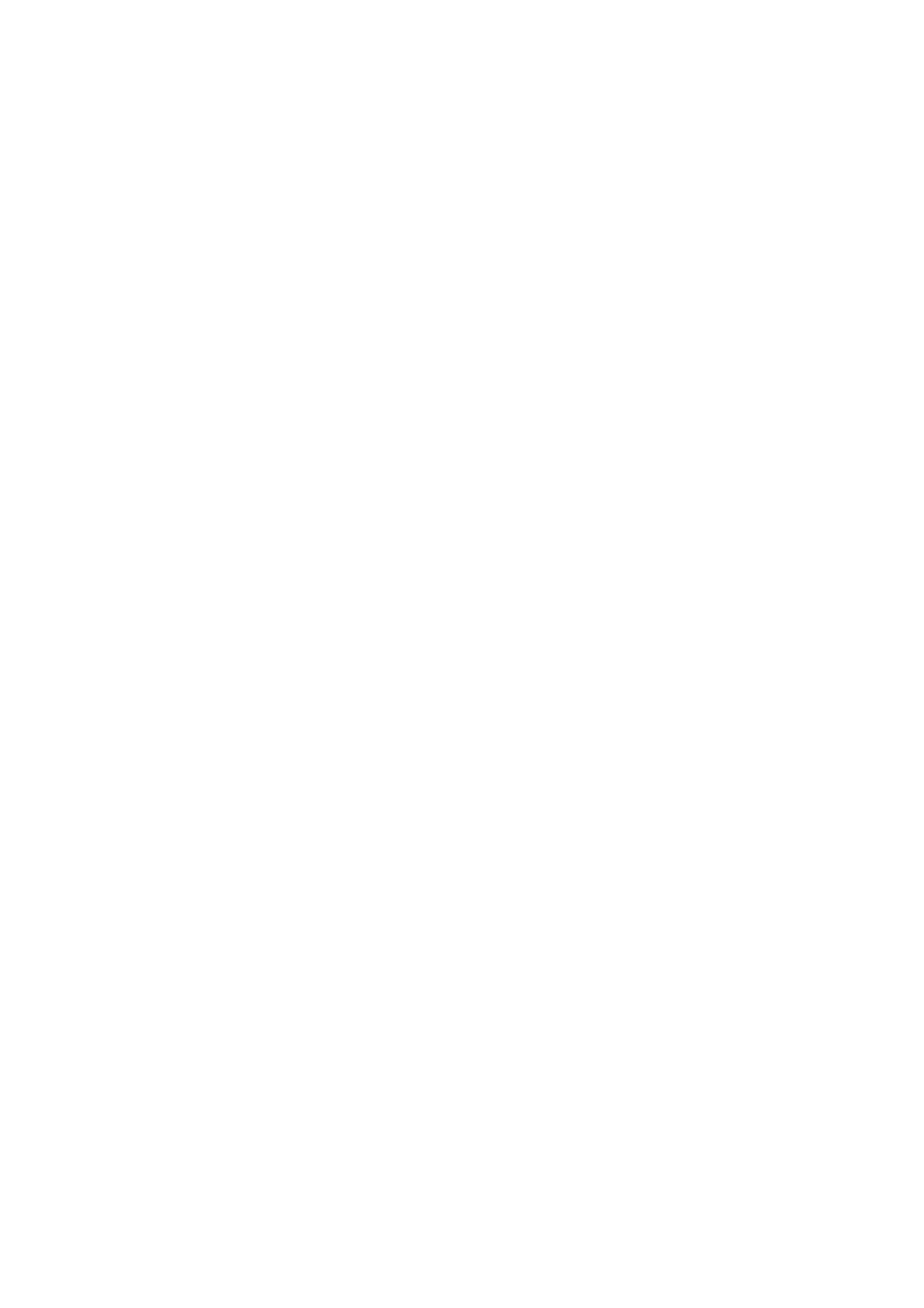# **Contents**

| <b>Listening and Appraising</b><br><b>Examination Paper: Part 1</b><br><b>Examination Paper: Part 2</b> | 3<br>5 |
|---------------------------------------------------------------------------------------------------------|--------|
| Performing and Appraising                                                                               | 8      |
| <b>Composing and Appraising</b>                                                                         | 11     |
| <b>Contact details</b>                                                                                  | 15     |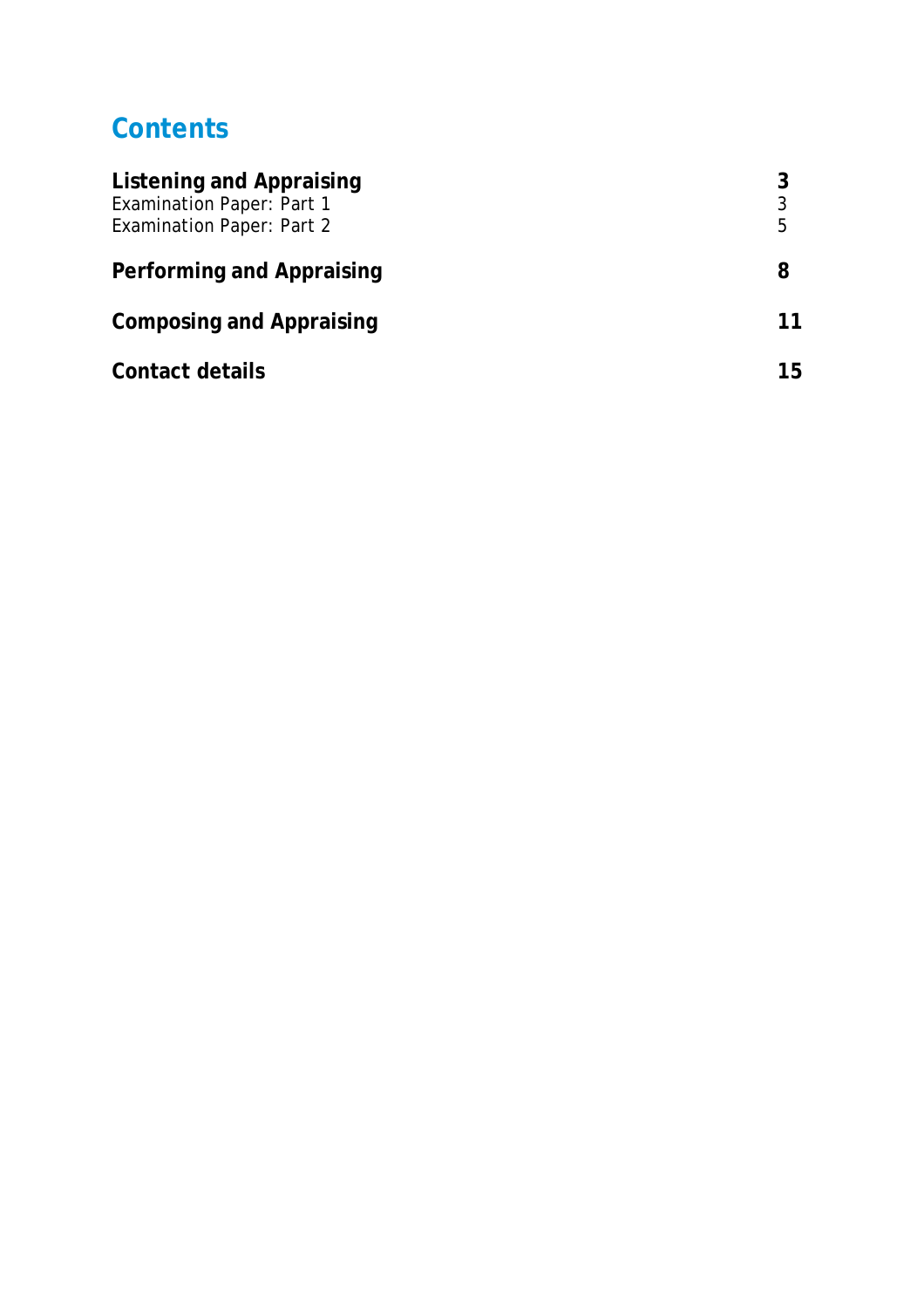| Subject Code | 7010                      |
|--------------|---------------------------|
| QAN          | 500/4515/5                |
|              | A CCEA Publication © 2012 |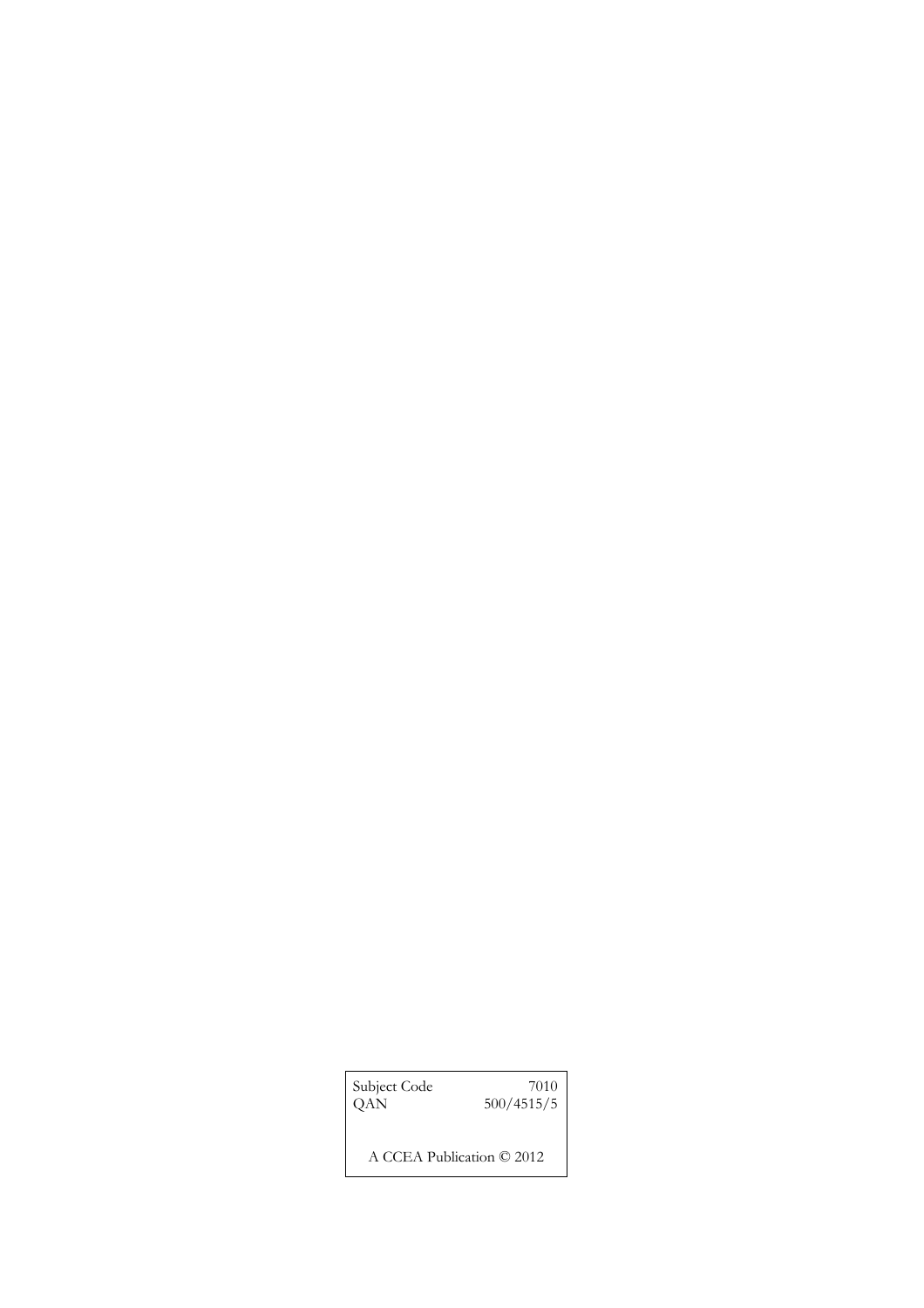# **GCSE MUSIC**

# **Chief Examiner's Report**

# **Listening and Appraising**

This year's papers discriminated well over a wide range of abilities. Once again a large percentage of candidates achieved high grades – a tribute to the excellent standards and dedication of teachers in centres.

The paper followed the new pattern of the previous year, being the second year of the new specification. Similar types of questions reflecting the full depth and breadth of the syllabus were in evidence. The examining team felt that all questions differentiated well, and none were outside the scope of the syllabus.

The introduction of having an option in the areas of study seems to have proved popular, Options 2 and 3 being the most frequently chosen combination.

There are still some recurring matters which cause us concern which need mentioning again this year.

- Many candidates still have difficulty writing briefly in coherent English, something which we like to see not only in short answers but also in those questions where the quality of written communication is assessed – six marks being allocated to this in Paper 2.
- Too many still rely on vague generalisations, sprinkling answers with terms such as repetition, sequence, imitation, homophonic, polyphonic, or phrases such as there are lots of "scat singing"... or "walking bass"... or "word painting" or "terraced dynamics", without referring to specific points in the music or the supplied texts. Lists of vague unrelated comments will not do – they must be linked to text or music to have any validity. In marking the final questions in each of the options in Paper 2 a direct approach is taken with a tick indicating a valid point and a mark.
- We would like to remind candidates to be as clear as possible in their presentation, preferably using ink, writing legibly and making any notation or figures clear – particularly their centre and candidate numbers. They should not use "tippex" to erase text nor make any use of "red" ink, as examiners use this during the marking process and it can lead to confusion.
- Too many candidates are still unable to spell the titles or composer's names of the "set" works, and many still have difficulty explaining their choice of "period" for a particular piece.

# **Examination Paper Part 1**

#### **Q1 Beethoven Symphony No:7 – 2nd Movement "Allegretto" Bars 1–50 0:00–0:43**

- **(a) (i)** Plenty here to say about the opening chord sustained/A Minor/began forte and goes to piano etc. but it was strange how many candidates weren't able to focus on the one chord, many commenting on the bars which followed.
	- **(ii)** Most however recognised the String family here.
- **(b) (i)** Only a minority of pupils gained the two marks here, many adding the violin into the answer when only the lower strings were involved.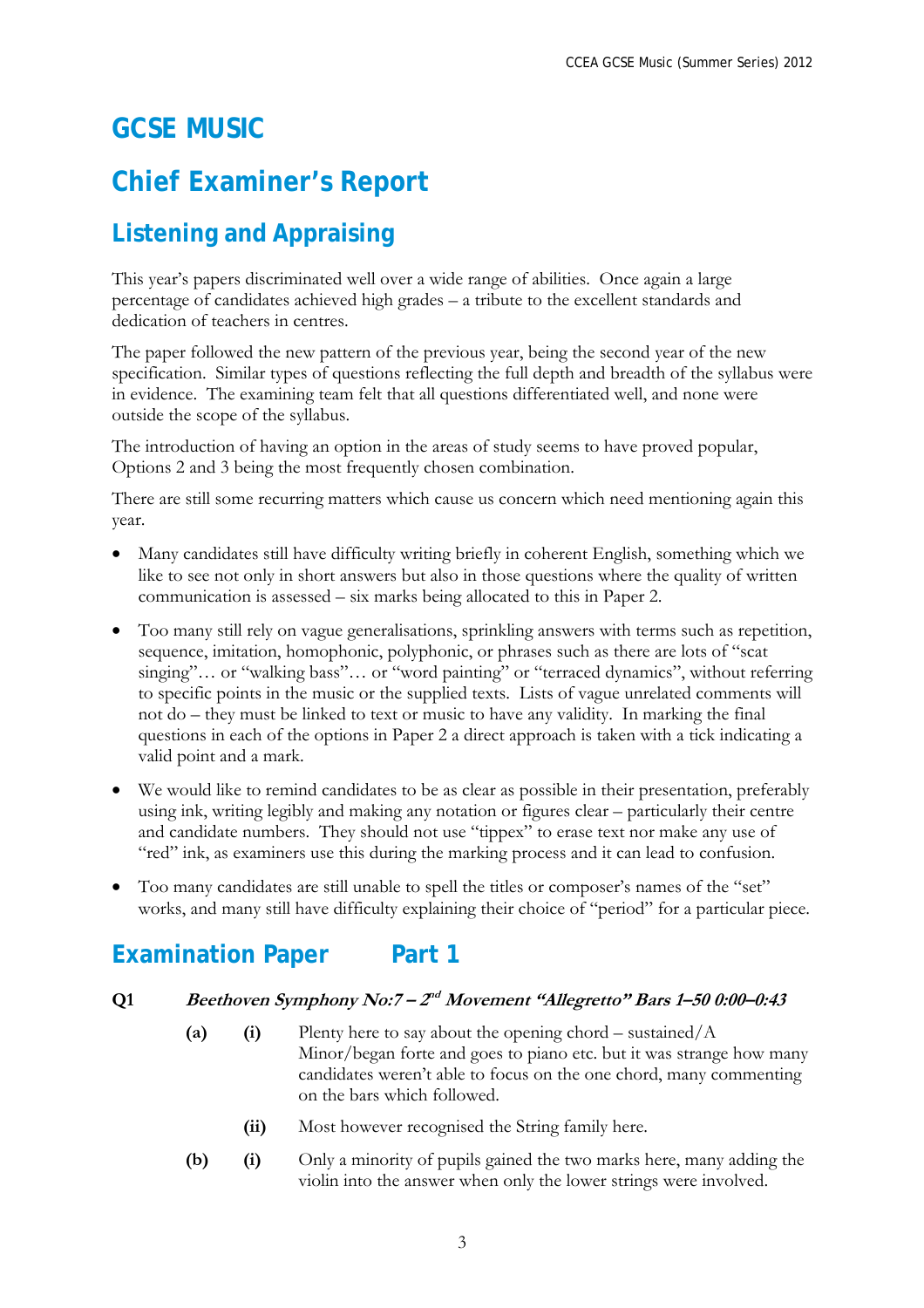- **(ii)** Only a tiny minority were unable to complete the simple rhythmic ostinato rhythm. It should be noted that the time signature for this question was incorrectly printed, as 4/4 instead of 2/4. The senior team carried out a full scrutiny of work in relation to this question and judged that candidates had not been adversely affected by the incorrectly printed time signature, since the answer given would be the same in either  $4/4$  times or  $2/4$  times.
- **(c)** Most candidates completed this sentence correctly.

#### **Q2 Night and Day by Cole Porter – Polygram Label 0:00–1:12**

- **(a) (i)** Very mixed answers here not many gaining the two available marks. Too often Timpani were selected as the drum element, and horn or trumpet as the brass instrument.
	- **(ii)** A majority were able to count the pitches of the notes in the first verse.
- **(b) (i) & (ii)**  Usually correct, with "plucked" or "pizzicato" mentioned.
- **(c) (i)** Again well answered both line and word correct.
	- **(ii)** Here is where candidates were differentiated by the quality and perceptiveness of their answers. Only a small number managed five valid points – the average gaining about three marks.

#### **Q3 "Mars" the Planets Suite – Holst. LSO/Davis**

**Extract A: Bars 134–171 4:56–7:01** 

#### **Extract B: Bars 171–end**

Probably the most testing question.

- **(a) (i)** A big majority did manage to identify the order in which each of the complete printed extracts appeared, gaining the three available marks.
	- **(ii)** A mixed bag of answers here with the wrong brass instruments too often selected.
- **(b) (i)** Invariably correct.
	- **(ii)** Few gained the two marks here and a small number knew that the horns were the required answer.
- **(c)** Very few candidates scored the full five marks here. There were too many errors about the orchestration and what exactly was going on. Too many believed the woodwind were included, whereas it is a point in the score where they don't actually play.

#### **Q4 Te Deum – Karl Jenkins bars 1–77 0:00–2:01**

- **(a) (i)** A mix of choices here unfortunately the obvious one "allegro" was not always selected.
- **(b) (i)– (iii)**  Mostly very well answered. Some occasional problems with selecting SATB at part (ii) and the snare drum at part (iii).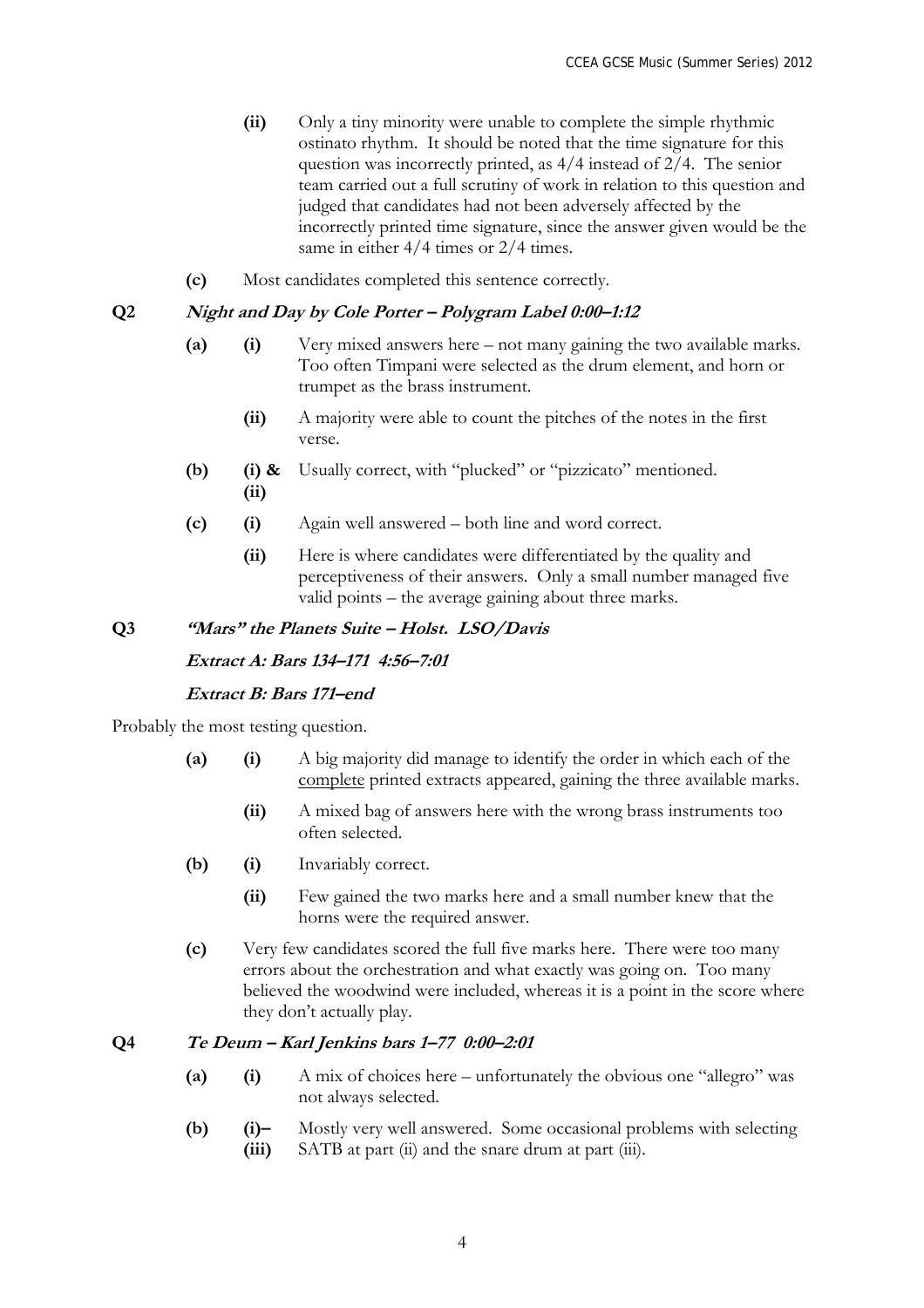- **(c) (i)** A good discriminator the strongest candidates scoring really well here.
	- **(ii)** A mixture of answers not always focused on the question. Too many mentioning other lines of the piece rather than concentrating on the lines specified.

#### **Q5 Text extract from: "Fast track to fame" by Louis Walsh**

This was an area where most candidates of all ranges and ability did well. Very few candidates scoring under seven marks.

### **Examination Paper Part 2**

### **Option 1 Musical Traditions of Ireland**

#### **Q1 Extract A "Carrickfergus"; The Chieftains**

Good answers in this section with majority of candidates gaining six out of the seven marks available.

- **(a) (iii)** A mix of choices here unfortunately the obvious one "allegro" was not always selected.
	- **(iv)** Most marks in this section lost in this part of the question with candidates misdiagnosing the ternary structure.

#### **Extract B "Le Rêve Passe"; Ballygowan Flute Band**

Universally well answered with the full name of the band noted and the wide variety of flutes, piccolo, side drum and cymbals identified.

- **Q2 (a) (i)& (ii)**  Soprano voice and word on highest note ("dance") identified by majority of candidates
	- **(b) (i)** This part of the question highlighted a major weakness amongst candidates where there is insufficient understanding of texture definitions whether applied to vocal or instrumental extracts.
	- **(c) (i)& (ii)**  These two sub questions were disappointingly answered. The slip jig and accompanying time signature were not identified by many candidates, the majority of whom stated 'jig'. As a set work, there was a higher expectation of success which was not realised. The second part focused candidates' attention on **musical features** rather than a description of what happens.
	- **(d)** Again, some surprising answers which failed to identify the 'Riverdance' a key set work in this Area of Study. The choral group "Anuna" stumped a large number of candidates.
- **Q3** The structure of this question appeared to focus answers, and there was evidence to suggest that this assisted candidates in refining their answers. Part (a) had a large number of musical 'signposts' resulting in the majority of candidates gaining the four marks. Part (b) was less well answered, with many candidates regurgitating what they had written in part (a), failing to relate the extract to the characteristics of the Area of Study, for example, traditional instrumentation, structure of the extract, use of dances, changing metres, ornamentation, rhythmic accompaniment, repetition of musical ideas, etc.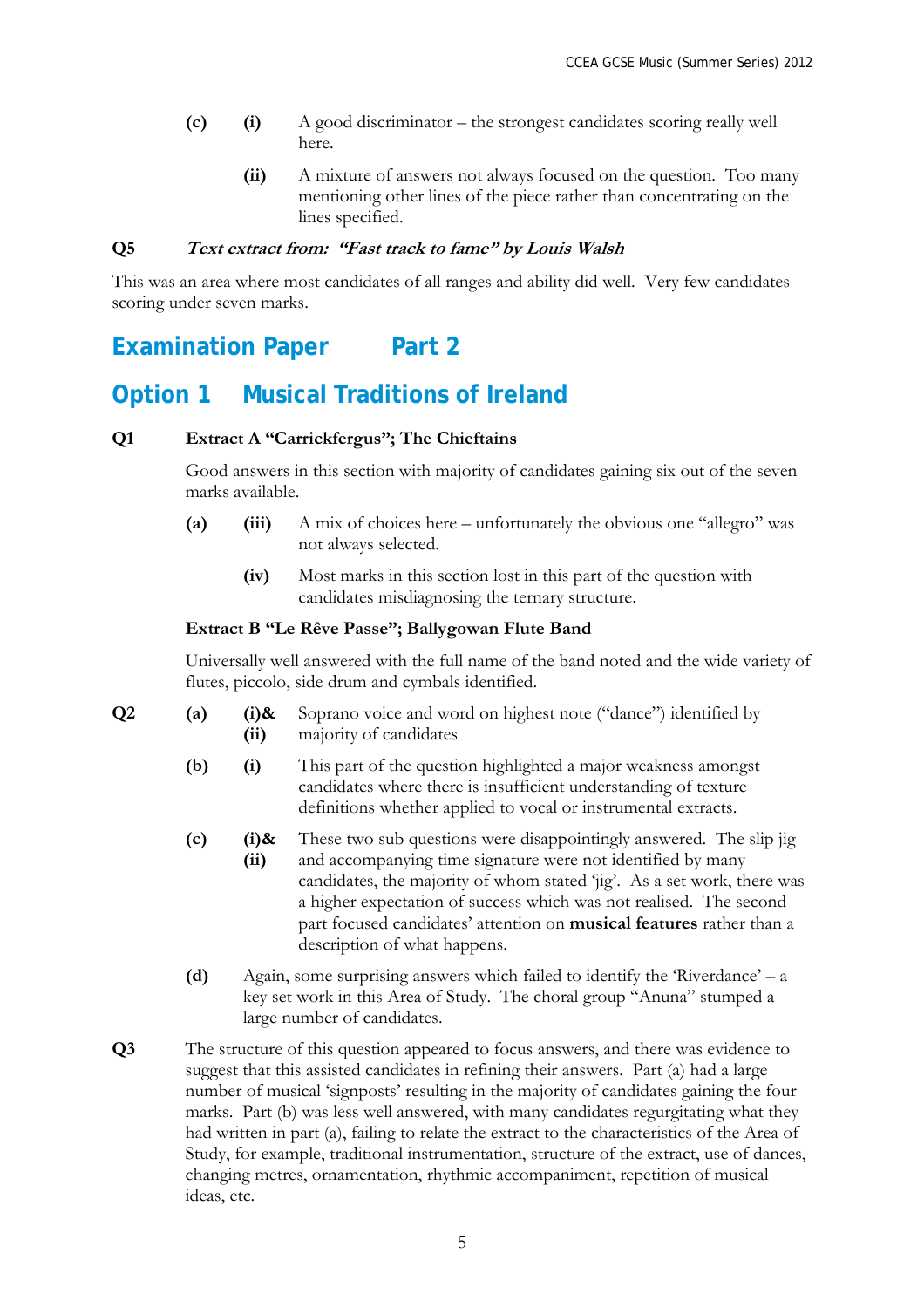**(c)** Some very insightful reasons to like the piece were noted. Those who did not enjoy the piece were less articulate in highlighting their reasons.

Nine valid points were sought as QWC accounted for a further three marks.

### **Option 2 Incidental Music for Stage, Screen and Television**

#### **Q4 (a)& (b)**  Proved to be 'good earners' for this set work. There was a good knowledge base evident.

- **(c) (i)** Most candidates correctly identified 'perfect'. Part (ii) saw many candidates lose a valuable mark by not giving the full title of the film "Pirates of the Caribbean – Dead Man's Chest". Very surprising to read several scripts which could not identify film or composer!
- **Q5** This was poorest answered question of the whole paper.
	- **(a) (ii)** No violins or double basses are present in the extract. These were the two most frequent wrong answers.
	- **(b)** Most candidates recognised the forte dynamics, but the staccato articulation was less well managed. The often detailed and florid answers to part (ii) failed to actually identify the 'scale'.
	- **(c)** The second subject theme from the Exposition was in the dominant key and this eluded many candidates.
	- **(d) (i)** The period of the work and "sonata form" were the most frequent wrong answers. Again, it would be expected that these key 'facts' should benefit all candidates without sacrificing a complete playing in order to aurally identify the answers.
		- **(ii)** This was a good differentiator but highlighted many shortcomings in the identification of the Romantic style. Most candidates noted programmatic elements as an easily recognisable feature. Bland generalisations like 'big orchestra' lots of dynamics etc., lost candidates valuable marks.
- **Q6** This proved a popular question which the majority of candidates appear to have engaged with. Again the question was split into key parts to aid the candidates. Marks were awarded in section (b) even if they repeated what had already been written in section (a).

Vivid imaginations were at work in large numbers of cases giving picturesque word pictures. These, however, did not answer the question, which focused more on the instrumentation and the use of themes, identifying form and structure and pinpointing just how the drama was created.

Once again valuable marks were needlessly lost here, by not carefully reading the question. Too many answers presented description of the piece without addressing the actual sub questions. Both sections (a) and (b) had a wide range of acceptable answers.

Nine valid points were sought as QWC accounted for a further three marks.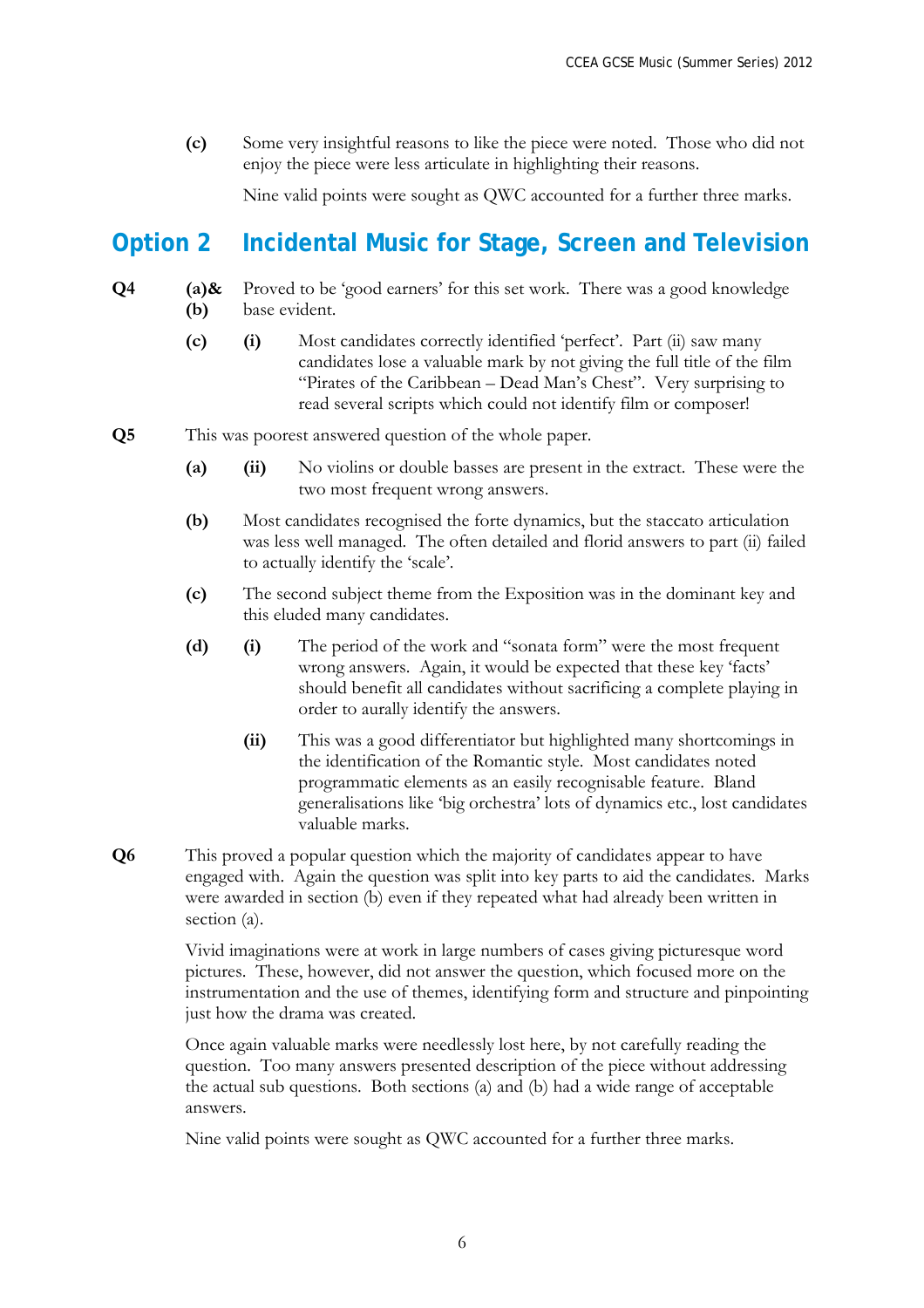### **Option 3 Vocal Music**

- 
- **Q7 (a) (i)** Well identified as Bass and Tenor. Reversal of this order was also accepted.
	- **(ii)** The dynamic noted on the score and in the audio was forte. Crescendo, although a natural occurrence as more parts would enter, did not apply to the 'opening bars' as noted in the rubric.
	- **(b) (i)** The only correct answer is Rhythm 1, not only because it is transcribed directly from the vocal score (including the grouping of notes, bars and stems), but also because it is the only rhythm with the correct number of beats! There was no attempt made to align the spacing/grouping of all three rhythms, as the question was not asking to compare rhythm outlines.
		- **(ii)** The octave leap was correctly noted by most who attempted the question.
	- **(c)** Again a very disappointing response to the vocal texture. The mark scheme was broaden to include imitative, canonic and fugal textures in addition to 'polyphonic/contrapuntal'.
	- **(d)** Although much better recognised than Q5, noting factors which define the period resulted in many bland, unspecific comments such as 'the orchestra used', 'the way it sounds' etc. Noting that the piece was written in the Baroque era without specifying composer or name of work did not gain a mark. "Terraced dynamics" while admittedly a key feature of the Baroque, was not pertinent to this extract. Candidates need to be more selective about which features they can actually 'hear' from the extract.
- **Q8 (a) (i)** A sizeable number of candidates left the question blank. The interval of a third was the most common mistake. The interval of a fourth is a key building block of the melodic material of this set work and, as such, answers given were disappointing.
	- **(b)** Most candidates achieved well here, although marks were needlessly thrown away in part (i) when a line number was given as an answer to a question which asked for a word.
	- **(c) (i)** Texture was poorly recognised.
		- **(ii)** A wide variety of rock features which also occur in many of the earlier lines of music, were relevant as answers.
	- **(e)** Large numbers could not correctly identify the two main characters singing in the extract. A lot of candidates failed to answer correctly that "Wicked" was first performed in the twenty-first century.
- **Q9** Moreso than the other two longer type questions, responses suffered from focus in the answers with too many candidates giving a description of all that they heard, without clearly answering the two sections. For example, hearing applause at the beginning of the recording has nothing to do with the setting on lines 1–8 or the orchestral accompaniment from end of line 8.

Responses in part (a) were generally perceptive in most cases although many failed to note that it was male singing, or that the accompaniment was sparse and that large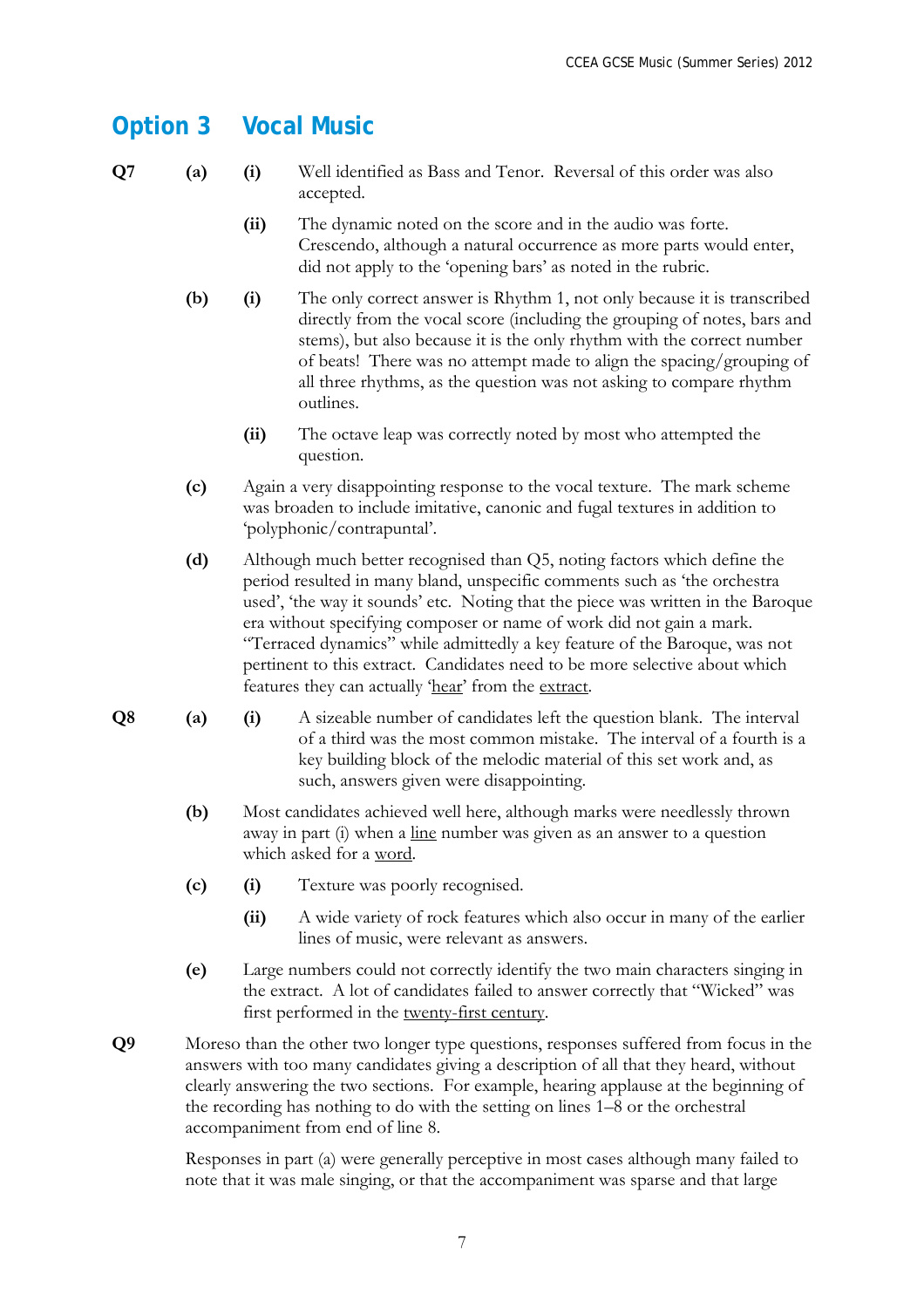acapella sections were punctuated by string chords.

Nine valid points were sought as QWC accounted for a further three marks.

## **Performing and Appraising**

- The examining team thanks the schools for their hospitality and assistance once more in conducting these examinations. Thanks also to those teachers who were so well prepared for the visits with prearranged orders of candidates, lists of pieces and exam numbers.
- Examiners did comment on the perception that many schools appeared to be leaving the preparation of ensemble performances to a few months before the actual exam. Often candidates seemed ill prepared and ensembles often put together in a few weeks, and although there were many varied and interesting ensembles offered this year there are still too many which tend to be teacher dominated and little evidence that pupils were taking the initiative to set up ensembles themselves.
- A child's contribution in leading an ensemble and relating to other players is distorted if a teacher is in charge – either performing in the ensemble or conducting it and this makes the final part of the assessment difficult.
- Too many solo pieces are still much too short, often under a minute long some even less than 50 seconds. This is not enough for a candidate to show what they can do, or be adequately assessed and is not acceptable after a two year course.

The following points made in previous reports have still not been addressed by some centres:

- **1** In some centres, examiners are kept waiting when they arrive, for last minute rehearsals or administrative problems. It is most important that pupils are ready to begin at the approximate time given, and that there be no long "waits" between candidates. Most examiners have to keep to strict timetables and may have more than one school to visit on any given day. Some examiners are happy to continue working through morning break or lunch periods and some are not. This needs to be prearranged with the examiner concerned before they arrive.
- **2** It is unacceptable if an arrangement to split a large entry into two separate days is then suddenly altered when the examiner arrives. No examiner should be expected to examine more than 20 candidates in one day.
- **3** We really appreciate some centres providing maps/directions before visits, and it would also be most helpful if information was available on parking facilities. Most examiners will arrive on time but if parking space is limited it can cause unnecessary delays and a certain amount of frustration.
- **4** Arrival times are approximate and examiner do everything in their power to be at schools to start the examination at the pre-arranged time, and sufficient time is allocated to all the examining team so that the examinations can be conducted in a relaxed manner.
- **5** It should be noted that candidates do not receive more marks by playing pieces beyond the required standard. It is better to play a more straightforward piece well than stumble through a more complex one. One solo piece or ensemble piece is all that is required but must be of a reasonable length: not less than two minutes or more than five, as an approximate guide.
- **6** Teachers may only remain in the room during the examination if they are participating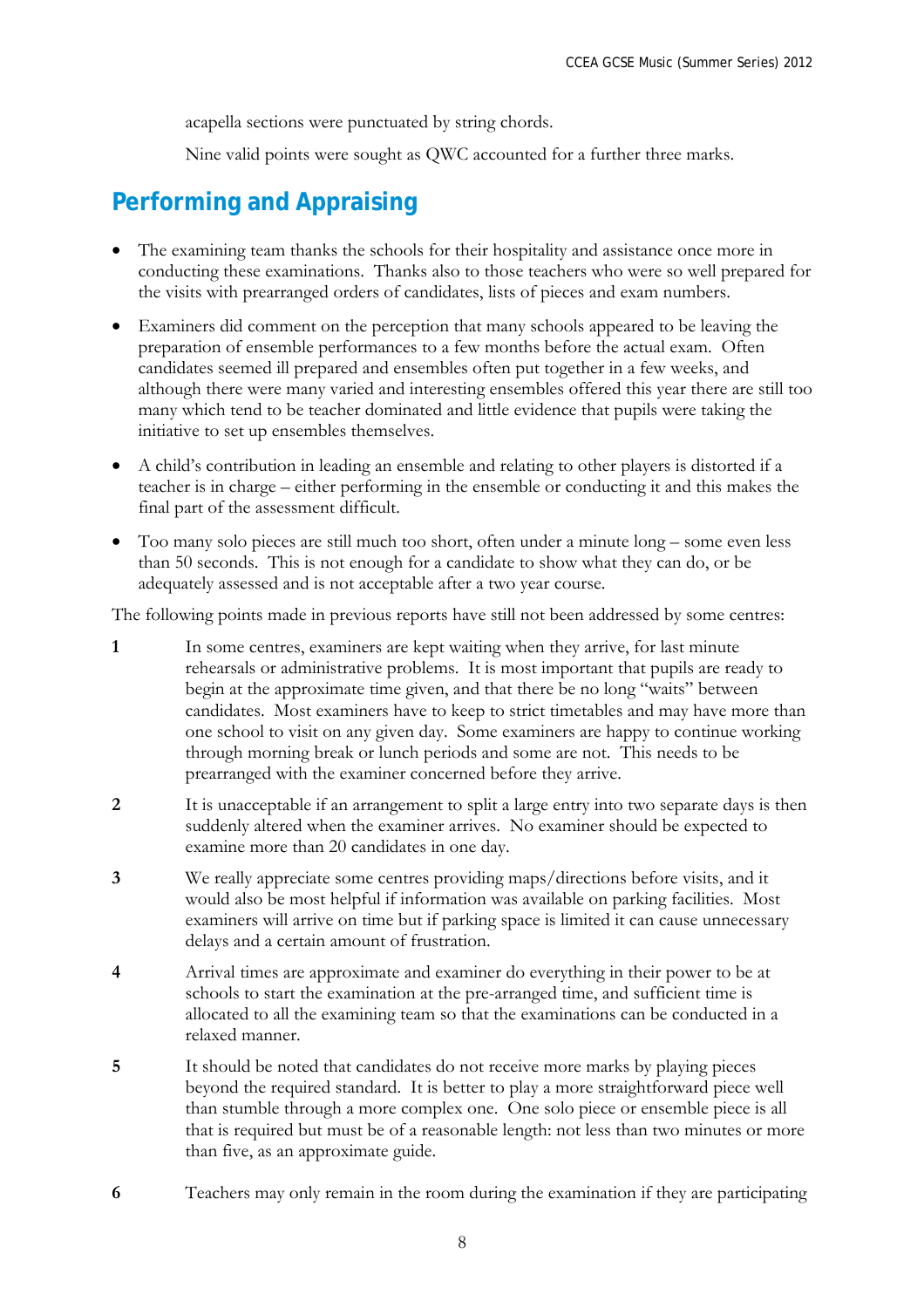in some way during the performance. Teachers are not permitted to be in the room during the discussion element, and should observe this rule to avoid any embarrassment by having to be told to leave by the examiner.

- **7** Examiners are instructed not to enter into any discussion with the teacher as to how the children have performed – teachers should not therefore press examiners for such information. All pupils' performances are recorded and should any pupil or teacher be dissatisfied with their marks they can appeal for a re-mark in the usual way after results are published.
- **8** It would be appreciated if the examinations were confined to one room only and not asked to move to different rooms during the examination.
- **9** It is encouraging to note that there has been an increase in the number of candidates from different ethnic backgrounds entering the examination. In cases where a pupils has a minimal grasp of English, it would be appreciated if someone could be provided to translate for them during the discussion. This person would only be in the examination room for this part of the examination.
- **10** Candidates who are unavoidably absent for the exam may be examined at a later date. Visiting examiners will issue forms to teachers for those with genuine reasons to be examined later. These need to be completed and returned to CCEA.

#### Solo Performance

A great variety of pieces using a wide range of instruments and styles were again in evidence this year. Although there was evidence of pieces being much too short, the majority presented were well within the required time limit. A few candidates chose to present more than one piece, and provided this is within the time frame there is nothing to stop anyone doing this. It does make the examiner's assessment more difficult though, for the assessment would be based on the total performance. If a second piece is less successful than the first, it can affect the candidate's mark. It should be remembered that the examination does not unfortunately reward a candidate's versatility but their expertise as demonstrated by the pieces they choose to play.

Most candidates however, do well and understand the syllabus requirements. Their performances are very "musical" carefully phrased with attention to dynamics and the intentions of the composers. It was not surprising to see large numbers gaining full marks here. A wide range of instruments were offered, both orchestral and traditional.

There was another noticeable increase in the number of singers again this year and it was pleasing to see that only a few singers now sing behind a music stand or a copy of their song when taking part in the exam, allowing them to better communicate with the listener. By doing so they fail to communicate with the examiner and thereby lose marks. Teachers are to be congratulated for their accomplishments to instrumentalists and singers – occasionally however, there were instances where candidate performances were marred by insensitive, heavy-handed playing.

Accompaniments help to give candidates confidence when they perform, it is a pity if pupils are left to play complicated piece with no accompaniment whatsoever.

### Ensemble Performance

This year a large number of candidates scored highly, with many novel and highly enjoyable ensembles. However, there is still a feeling that in some cases ensembles are unrehearsed and appear to be put together at the last minute. There also seemed to be too many teachers still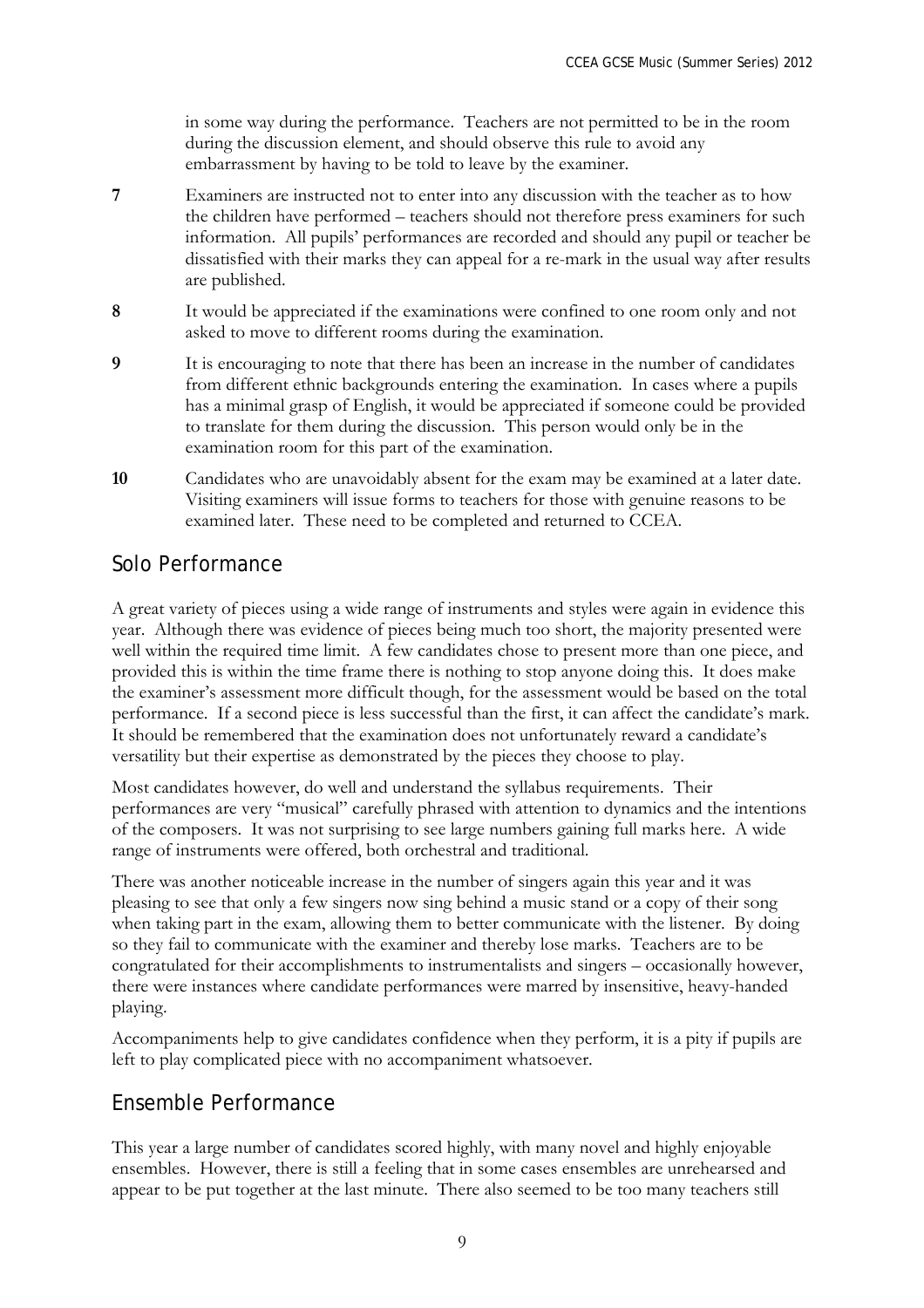taking part in ensembles. We understand that with small numbers this can often be a necessity, but we would encourage schools to make this part of the examination as "pupil based" as possible. We see the teacher's role as guiding, arranging and preparing. As already noted, an ensemble which includes a teacher tends to be teacher led.

Last year we highlighted the increased use of "backing-tracks". Again we need to emphasise that this is acceptable only in the solo part of the exam – provided no other accompaniment exists – and if used should be set at an appropriate level. They are not however, appropriate in ensemble work as they tend to dictate the tempo which is a very "personal" matter for the candidate. Can a pupil be assessed in relating to a backing-track? If they *have* to be included there should be sufficient *numbers of other pupils* within the ensemble for the candidate to relate to.

It is also important that any candidate performing in an ensemble should be able to be heard by the examiner. Surrounding the candidate with a huge amount of other sounds from other instruments or amplification puts them at a disadvantage, and can make a true assessment extremely difficult. This can be particularly frustrating during performances by Rock and Pop groups. It is possible for those playing electric guitars to control their volume and the assessment of the performance takes careful note of this. It is also essential to curb the enthusiasm of some of the drummers in the rock groups – too often, when they themselves are not being assessed, given their head, they can tend to push the tempo forward and sometimes drown out the part which is being assessed. It has been noted that there was big improvement in this area this year, but some centres still need to be aware of this.

It is heartening to see that more groups are taking time before performing to check not only their tuning but also the balance of sound.

We noted this year that sometimes in ensemble performances there were still one or more other participants playing the same part as the candidate. In such cases the examiner can ask for the performance to be repeated as many times as any part has been doubled with the candidates involved taking turns in performing.

It is recommended that candidates presenting the Bagpipes as a solo instrument or ensemble with a side drummer should do so in as large a space as possible.

### The Discussion

There was a wide range of responses to the discussions this year. Candidates should be prepared to:

- Talk about the piece they have just played, its background and any problems they may have had during the learning and performing of it.
- Be able to link their piece to an area of study.
- Name the areas they have studied and talk about any of the set works that particularly appealed to them.

Candidates are now better prepared for this element, many providing interesting explanations of their pieces, how they linked to the areas of study and the difficulties they had encountered during the learning process. Examiners noted that others however, seemed unprepared and sometimes recited a lot of irrelevant information which had been learned beforehand.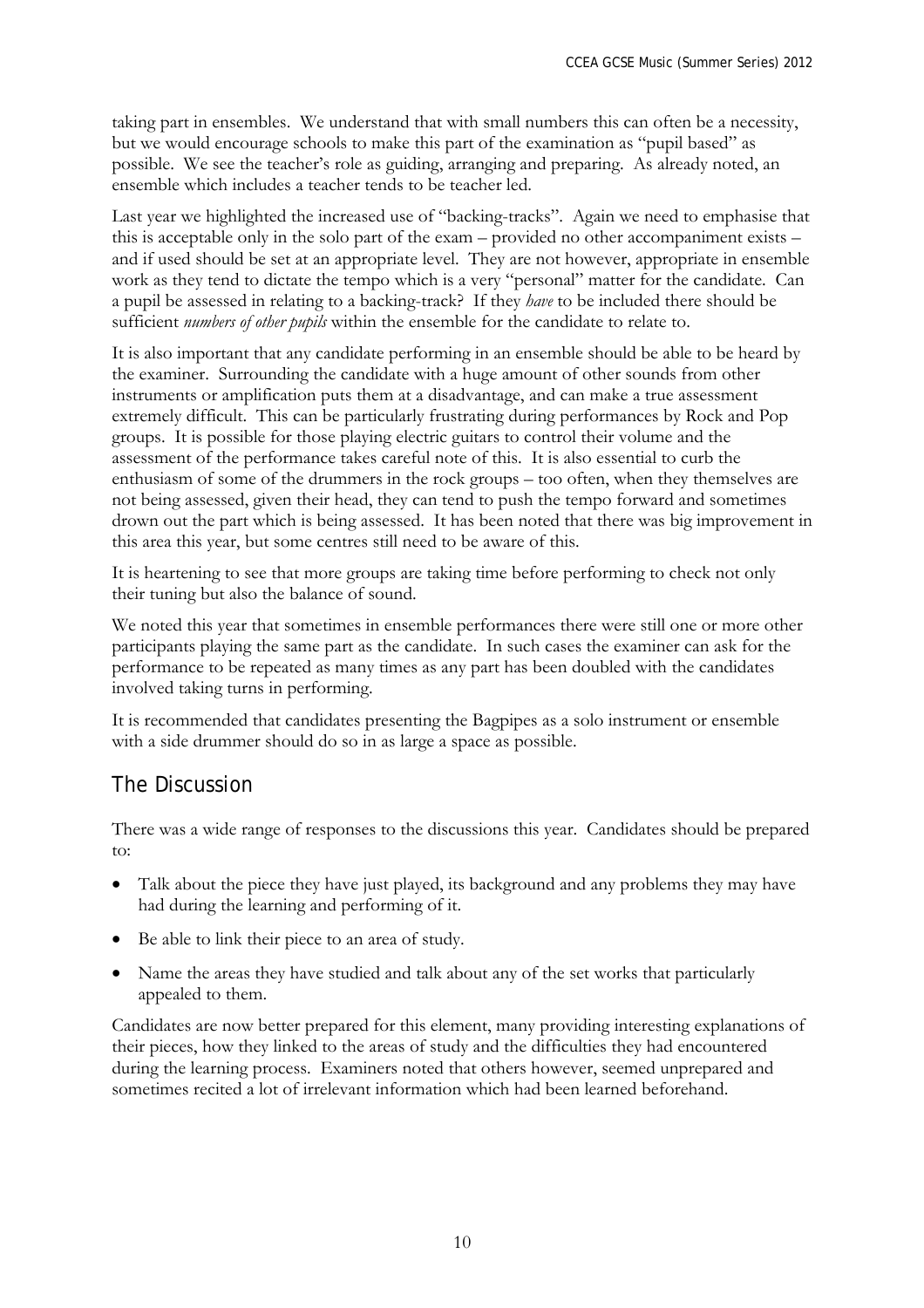# **Principal Moderator's Report**

### **Composing and Appraising**

### Rationale & Overview of the Component

The new specification for GCSE Music requires candidates in this component, to create two contrasting compositions, one of which is to be related to the core or an optional Area of Study and maintain a composition log for each. This component is a controlled assessment task governing the setting, taking and marking of the task. It comprises 30% of the total marks available for the subject qualification.

Last year's high standards were once again replicated in this component, although it is fair to state that there were less truly outstanding post-GCSE standard folios submitted. A similar number to last year, did gain full marks in the component and, the artistry and flair exemplified was of a very high standard. It is one of the stated aims of the GCSE Music examination, that it provides a suitable pre-requisite for progress to AS and A2 studies. I am confident that the high standards exemplified by the highest attaining candidates have given them a strong foundation to develop higher level composing skills. It is again important to recognise the significant amount of time and effort taken by Centre staff in encouraging their candidates to neatly present their folios and provide a, generally excellent, quality of score and CDs. (Submission of MiniDiscs has almost entirely disappeared.) It was encouraging to note that fewer folios gained lowest grade boundary marks. Most who did, had usually only submitted one composition.

#### Recordings and Scores

The use of notational software programmes to provide scores has increased greatly with Sibelius 2 up to and including Sibelius 6 used to present candidates work in a professional manner. The vast majority of centres included recordings of their compositions and scores. It is not, however, a requirement to submit recordings and scores for the specification but their provision is a definite aid during moderation. In a small number of centres, the failure to adequately quantise scores, sometimes led to a notation which confused, rather than clarified the compositional intent. In the weakest examples, candidates continued to choose 'software' instrumentation inappropriate to the acoustic range or timbral effects of acoustic instruments of the same name. This is an element were a 'research' activity on instrumentation would be beneficial. The logs in many of these cases gave no indication why certain instrumentation had been chosen.

#### Success Criteria and Standard of Centre assessments

Assessments made by overwhelming majority of centres, continued to be accurate and correctly reflected the calibre of their candidates. It was interesting to note that there was a slight increase in the number of centres reviewed at Post Moderation. Those which did require adjustment to marks, highlighted major discrepancies in interpretation of agreed standards which, for those centres affected, should result in greater focus on the assessment criteria grids in the specification and attendance at the annual Agreement Trial. Analysis of centres represented at these events confirms that the overwhelming majority are accurately assessing this component.

Criteria (iii) was least well assessed, where high marks were often awarded for little or no evidence of secondary chords, effective cadences or added colour to the harmonic language as outlined in the criteria.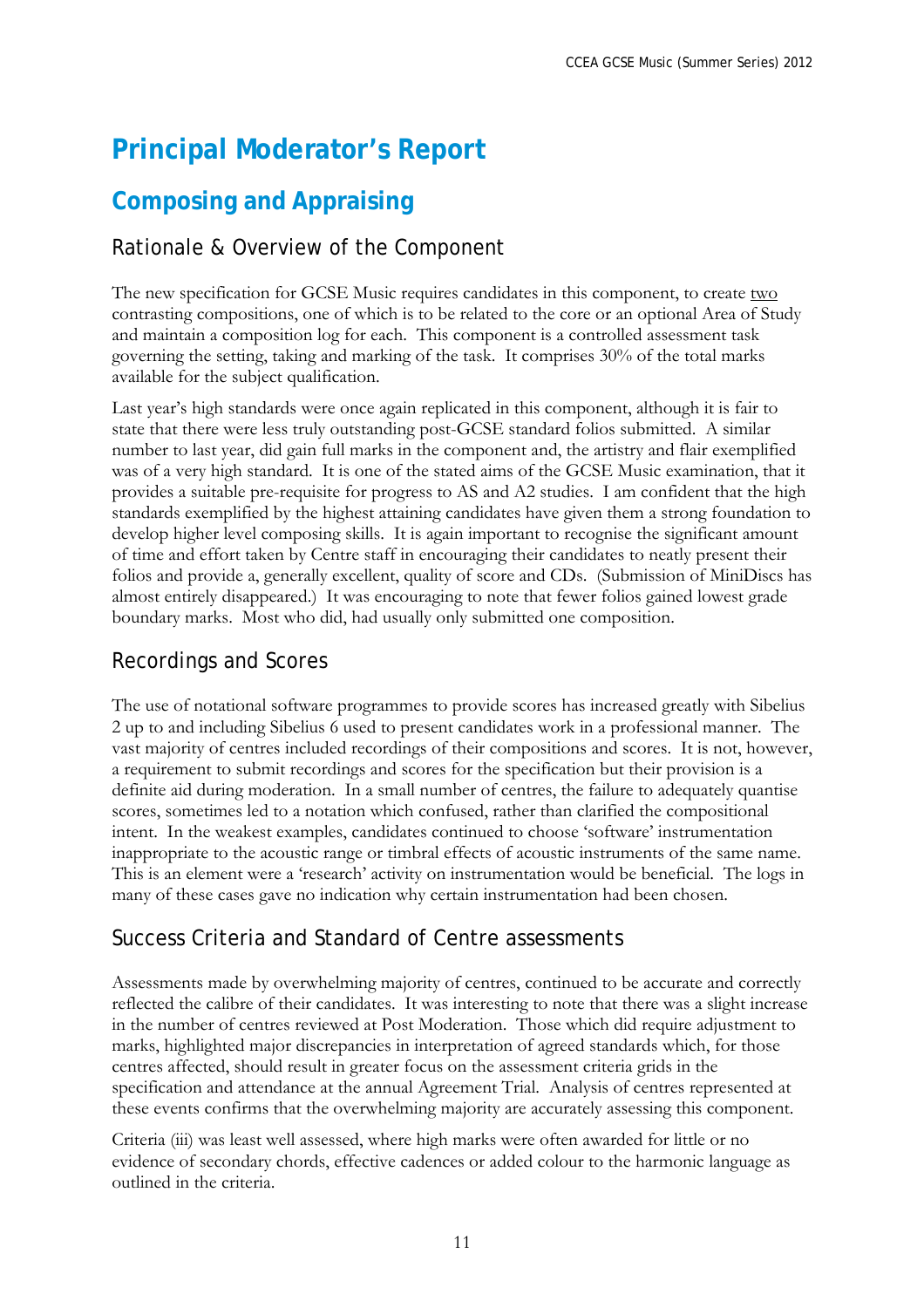Criteria (i) still causes some concern when applied to strophic songs which have multiple verses but little melodic or rhythmic differences.

The vast majority of folios presented were assessed by centres under Success Criteria A (where technology does is not a core component). A very small number of centres used Success Criteria B, although in many cases this did not benefit candidates as there was insufficient evidence under criteria (iv) to gain highest marks. This choice was most frequently used by candidates who had chosen to present 'loop based' compositions but had not manipulated the original material sufficiently. It is the intention to provide information to centres about using sequencing software for composing, "Garageband" and similar programs. The review of Success Criteria B noted last year will take place this year.

Overall a slightly larger number of centres had marks adjusted and in many cases this resulted from inconsistent marking in the centre, new staff marking for the first time and thus inexperienced in the application of the criteria or centres which had already received advice from previous years showing little improvement in internal standardisation. It was significant to note that, once again, a greater number had marks amended upwards this year. A considerable amount of time is spent in ensuring the TAC 6's issued to centres are as affirming and positive as possible, celebrating good work, well assessed, authenticated and presented. Any constructive comments noted by the moderating team are designed to affect future in-centre planning and should not be ignored.

A significant increase in the quality of recordings submitted suggests the frequent and knowledgeable use of in-house equipment, which is much to be applauded. The moderation team must be sure that the candidate composition log **fully** explains the processes involved in these recordings. There was again, clear evidence from the Summer 2012 series of submissions, that an unacceptable number of recordings gave an added sophistication to the candidates' work, which had not been fully explained in accompanying logs or on the reverse of the Candidate Record Sheet.

The overwhelming majority of Centres and candidates are to be congratulated on the manner in which they have managed the time constraints, authentication procedures and controlled assessment guidelines. There is clear evidence of very good practice in most schools, with only a small minority, falling short of agreed standards. This is a particularly pleasing development, given that there are many more centres submitting controlled assessments as part of consortium arrangements.

### Authentication procedures and Composition Logs

The Composition Log is an integral part of the composition process. Logs submitted mainly used the CCEA template (available on the CCEA Music micro site). Some centres chose to provide their own templates and/or composition diaries. These were detailed, highly informative, well-documented and beautifully presented. There were some excellent examples of good classroom practice in the teaching of composition skills, effective self, peer and teacher evaluation and a refreshing transparency in the quality of teaching and learning in Music Departments throughout the province.

It is a clear requirement of this component that a Log is submitted for **each** composition, and that they are **authenticated** by teachers and candidates. Those folios which did not adhere to this requirement were returned to centres, inevitably delaying the moderation process.

The specification states that teacher authentication should occur on **three** occasions during the life of each composition. The majority of staff completed the far right column of the log grid by a short progress update aligned to the pupil comment, along with a date and signature. This was by far the most accepted practice of authentication. It was disappointing to note, that despite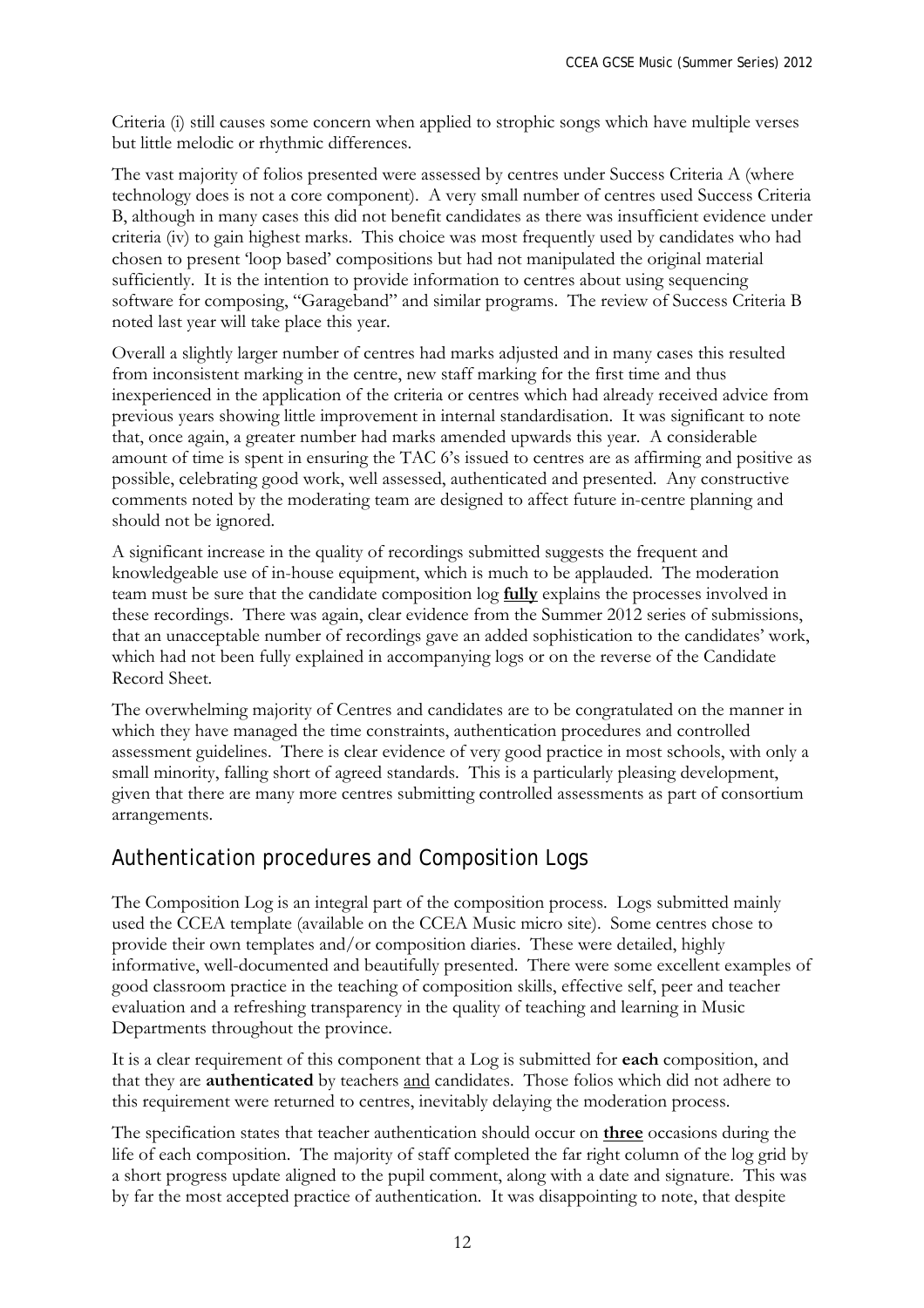guidance offered at Agreement Trials, a growing number of staff simply 'ticked' the box and initialled the pupil comment. While this fulfils the 'letter of the law', the Moderation team consider it 'best practice' to include a short qualifying comment with each authentication.

### Areas of Study

*Repeated Patterns* proved the most popular related area of study with *Vocal Music* and *Musical Traditions in Ireland* closely following behind. On the whole these were artistically handled by the majority of candidates.

Links to *Vocal Music* resulted in many well-structured, stylishly-developed and balanced rock/pop/urban songs with well-established references to the features expected. It was most encouraging to note the attention to detail paid by candidates in writing or researching appropriate texts. The moderation team did not encounter any inappropriate lyrics/subject matter in folios this year.

There was a less programmatic element in the work of candidates in the *Musical Traditions in Ireland* Area of Study, but those who did choose this option presented particularly effective compositions. Traditional suites of Slow Airs, jigs, reels etc., were popular and a large number brought new insight to the, often formulaic, nature of Traditional Irish/Ulster-Scottish dance forms, sub-planting new rhythmic intricacy and harmonic invention. The moderation team would remind centres that larger instrumental participation should not be interpreted or marked as 'developmental' unless it increases the number of independent melodic/rhythmic lines or adds to the textural/timbral complexity of the composition.

There were some very creative compositions particularly in the *Incidental Music* option and it was here that greatest creative use was made of technology, especially in music to accompany film or computer games.

Musical Arrangements **no longer** exists as an area of study. The submission of arrangements of pre-existing melodies as compositions is not considered to offer candidates sufficient opportunities to achieve high marks. Such submissions from 2013 onwards will warrant major adjustments to marks awarded under Success Criteria A(i) and A(iii). Candidates are, however, still able to compose their own melodies and create musical arrangements of these.

Centres who use class-based compositional tasks as teaching tools clearly outlines individual outcomes showing differentiation between candidates and allowing creativity and freedom of choice. This year, more candidates used the 'Free Composition' option. Centre staff are reminded that the specification does require two 'contrasting' compositions to be submitted.

### Administration and Compliance with Specification

This year there were fewer arithmetical errors (perhaps due to smaller number of success criteria and narrower Mark Bands). There were, however, a much larger number of errors associated with transfer of marks from Record sheets to the OMR sheets, the most common again being failure to cross the 'hundreds' box! Such errors would have seriously disadvantaged candidates had they gone undiscovered. Centre staff are requested to pay particular attention to totalling across the criteria, transferring marks from Candidate Record Sheets to OMR and totalling down for the final folio mark. It is a requirement of this specification that all Candidate Record Sheets are countersigned by candidate and teacher and that all Composition Logs are signed by the candidate and authenticated three times during the life of each composition. Large numbers of unauthenticated work had to be returned to centres to ensure compliance in this respect. Centres are also reminded that, submissions to CCEA should include the work of the highest and lowest candidate, even if they have not been requested. There is also a requirement to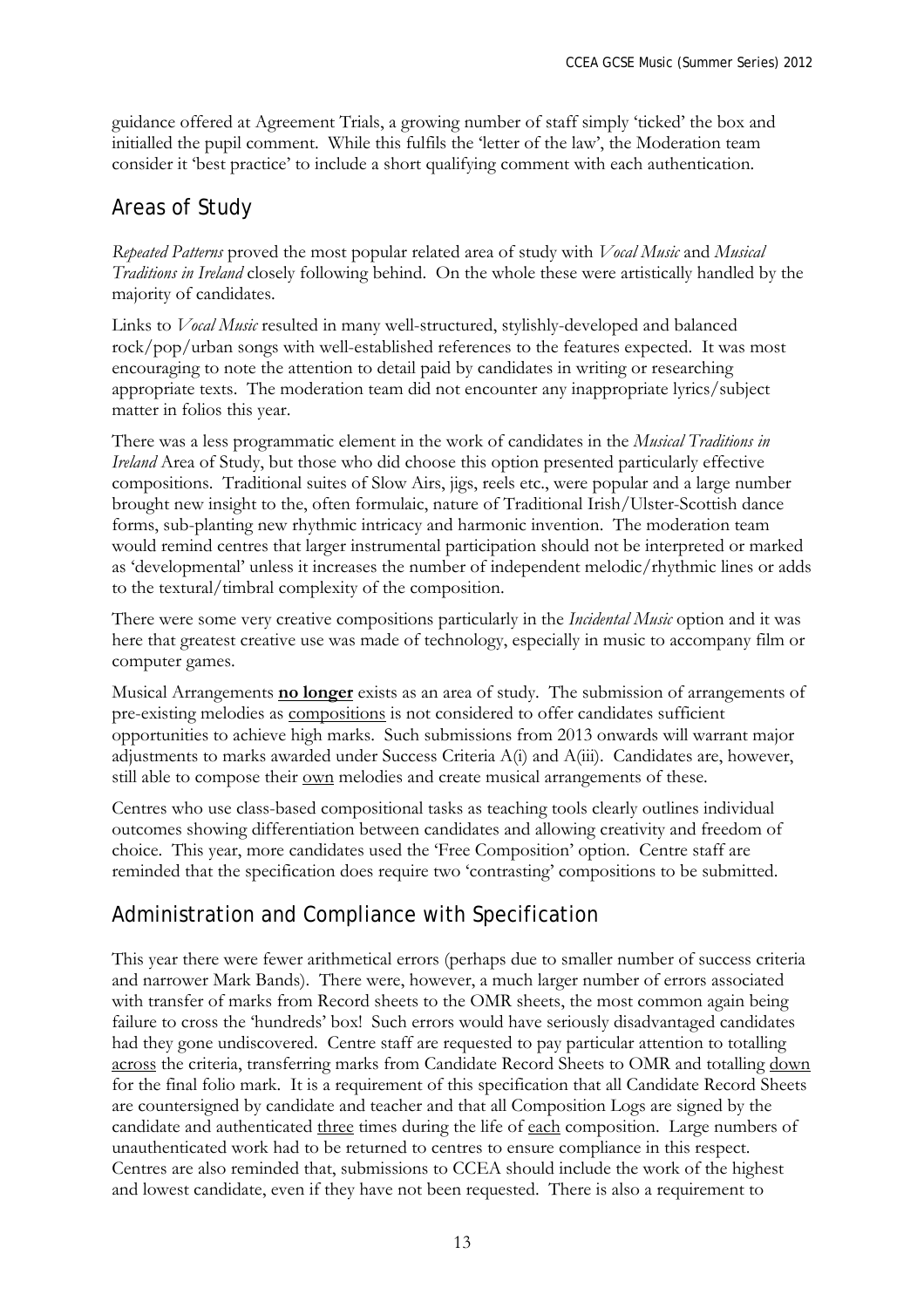include the TAC 2 form of Internal Standardisation, even in one-teacher centres.

#### Use of Technology

The use of technology in the composition, presentation, notation, editing and recording of work continues to increase year on year. It is most encouraging to note the increase in the technical knowledge shown by candidates in handling a wide range of school and home-based media. There were fewer examples of work where candidates had not clearly indicated the use of the pre-programmed tracks/loops, downloaded files or material from media-sharing websites (e.g. YouTube etc.). Teacher assessments accurately reflected the original work of candidates in the vast majority of centres.

This year, there was an increase in the number of centres submitting CDs which had not been correctly formatted for audio playback. This seriously impacts the time frame for the completion of moderation and can cause added annoyance in centres, to whom material will be returned.

#### Conclusion

It is commendable that the high standards of last year has been maintained in 2012, especially as the specification 'beds in'. Centre staff are further encouraged to continue their good work and focus on the areas of concern noted in this year's report. It is our hope that the fine work evidenced in the majority of centres continues and that candidates will continue to benefit from the high quality guidance and direction of their Music staff.